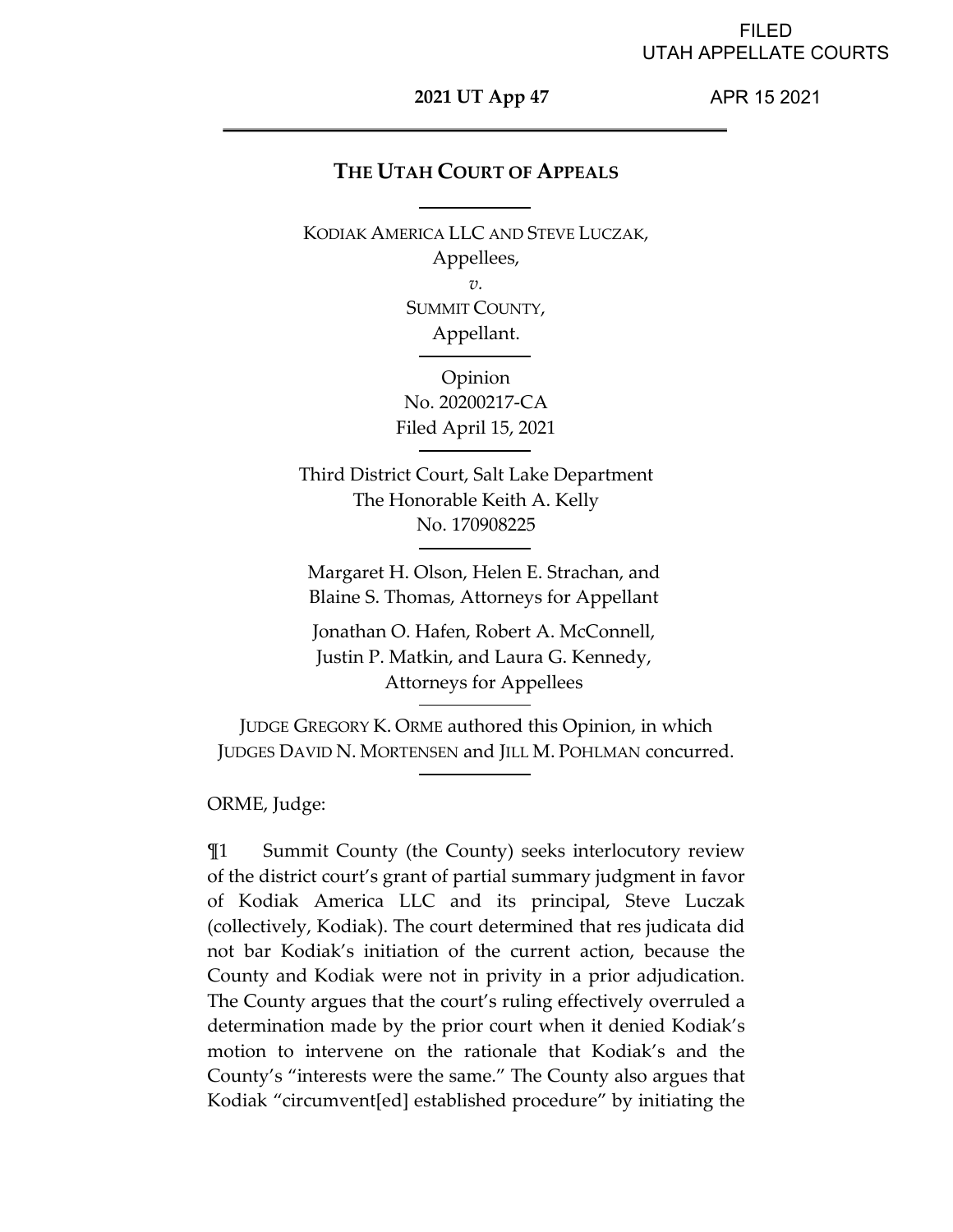current action instead of directly appealing the prior adjudication. We disagree on both counts and affirm.

# BACKGROUND[1](#page-1-0)

¶2 Kodiak purchased land in an agricultural subdivision that preserved certain areas "solely for agricultural and open space purposes." Soon after the purchase, Kodiak sought a grading permit from the County to install a motocross track, which entailed motorcycle trails and jumps over a substantial portion of the property. The County granted the permit for personal use in November 2014.

¶3 After receiving complaints about the motocross track, the County issued Kodiak a "Stop Work Notice" in December 2015, followed by a cease and desist letter and a "Final Land Use Determination" letter in 2016. In the land use determination letter, the County explained that "Grading Permits regulate the excavation of soils, but do not constitute land use permits . . . , nor can they be utilized to amend a subdivision plat" and therefore "they cannot be relied upon to change a 'use' of property." The County stated that "motocross track and use is prohibited and constitutes a violation of the [subdivision's] First Amended Plat." Accordingly, the County ordered Kodiak "to CEASE and DESIST all further use and operation of this motocross track immediately and restore/revegetate all associated areas of disturbance."

<span id="page-1-0"></span><sup>1. &</sup>quot;In reviewing a district court's grant of summary judgment, we view the facts and all reasonable inferences drawn therefrom in the light most favorable to the nonmoving party and recite the facts accordingly." *Ockey v. Club Jam*, 2014 UT App 126, ¶ 2 n.2, 328 P.3d 880 (quotation simplified).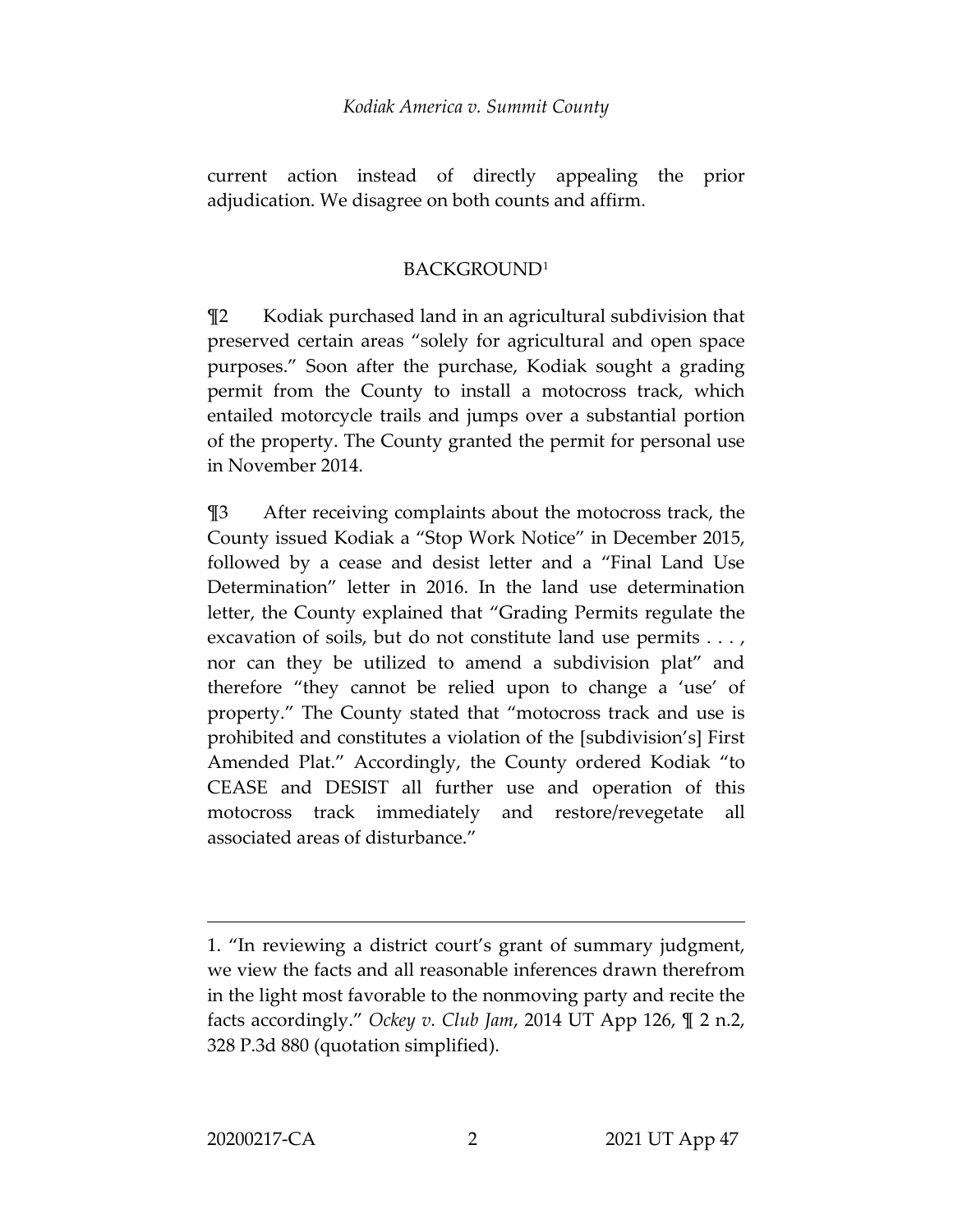¶4 Kodiak appealed the land use determination to the Summit County Council (the Council). The Council determined "that the land use determination . . . is correct and shall be upheld, but with limitations and conditions that recognize equitable bars to enforcement; namely, zoning estoppel." Specifically, the Council ruled that the County was estopped from "requir[ing] Kodiak to remediate or restore the grading work completed" after the County issued the grading permit and from "prohibiting private, personal use of a motocross course."

¶5 In August 2016, owners of a neighboring parcel (Neighbors) petitioned the Third District Court in Summit County for review of the Council's decision (the *Johnson* case). Neighbors named the County, but not Kodiak, as a respondent in the case, and the County defended the Council's decision. In February 2017, the court set aside the Council's decision, concluding "that the County is not estopped from prohibiting private, personal use of a motocross course" on Kodiak's property.

¶6 A little over 90 days later, Kodiak moved for leave to intervene in the *Johnson* case, seeking relief from the decision. Both the County and Neighbors opposed the motion. The County argued, in relevant part, that Kodiak's motion was untimely and that there were "no grounds for Kodiak's motion for relief from the order." The County further stated that if the court granted Kodiak's motion to intervene, "the County shall then oppose Kodiak's contemporaneously filed motion for relief from the Court Ruling."

¶7 The court in the *Johnson* case denied the motion, concluding, among other things, that it was untimely and that the County had adequately represented Kodiak's interests. Concerning their interests, the court stated that although they might have had "different motives for litigating," Kodiak's "interests were the same as the County—to have the Council's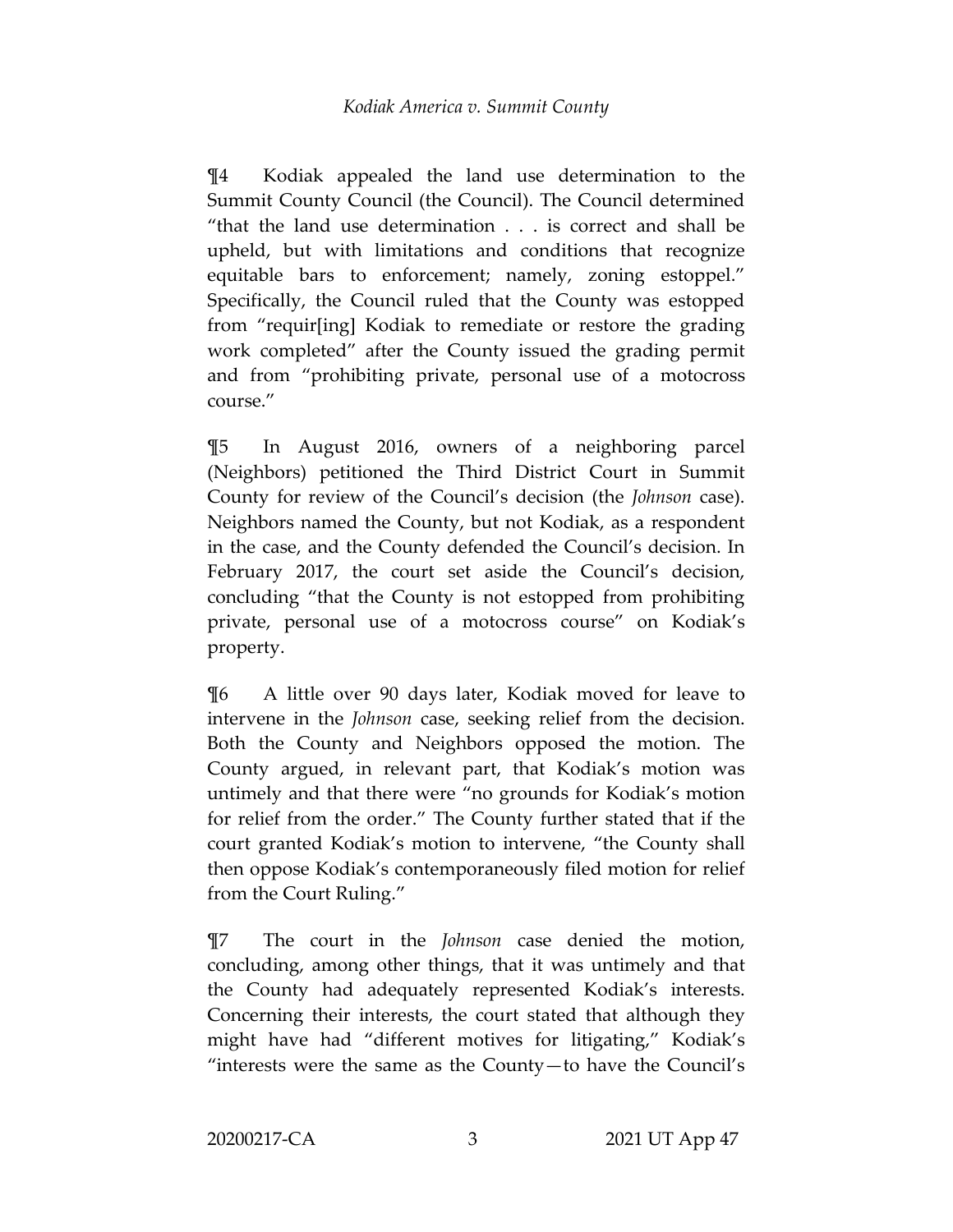zoning estoppel decision upheld." And, according to the court, because Kodiak and the County shared the same interests in the litigation, "a presumption of adequacy" arose, which the court found Kodiak had not sufficiently rebutted. Kodiak did not appeal the denial of its motion to intervene.

¶8 In February 2017—shortly after the court set aside the Council's decision on zoning estoppel but before Kodiak moved to intervene in the *Johnson* case—the County issued a "Notice of Violation" (the NOV) to Kodiak. The NOV alleged that Kodiak had violated the County's "Final Land Use Determination," as effectively reinstated by the court in the *Johnson* case, and the NOV further required Kodiak to "[r]estore and revegetate [the] motocross track area along with all other areas modified and disturbed for the purpose of grading [the] motocross track area" and to post a performance bond. The NOV also informed Kodiak that it could "dispute the issuance of this notice" by requesting a hearing with the Office of the Administrative Law Judge. Kodiak availed itself of that opportunity, and an administrative law judge (the ALJ) ruled that the district court's decision in the *Johnson* case "stands as the final decision as it relates to [the NOV]."

¶9 Kodiak then initiated the present action by petitioning for review of the ALJ's decision in the Third District Court in Salt Lake County, which venue the County admitted was proper.<sup>[2](#page-3-0)</sup>

<span id="page-3-0"></span>2. At the time, according to the County, the judge who decided the *Johnson* case was still assigned to the Third District Court in Summit County. Nonetheless, a judge based in Salt Lake County was assigned to resolve the action now before us. We are somewhat perplexed as to how a Summit County administrative decision came to be the subject of a judicial proceeding in Salt Lake County. But, as noted, the County did not object to this venue choice, and it did not seek to have the matter transferred to the Summit County Department of the Third District Court.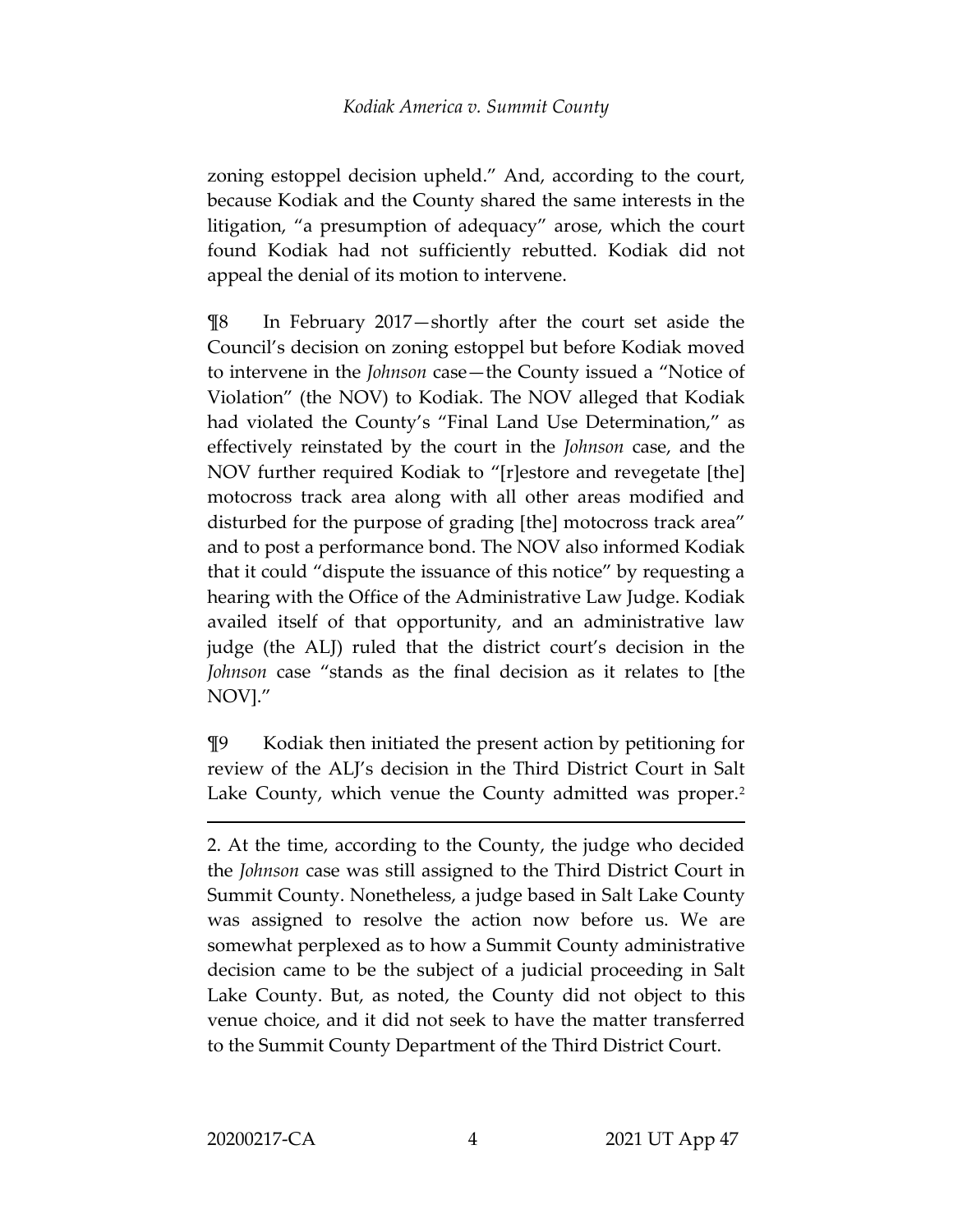### *Kodiak America v. Summit County*

Kodiak and the County filed cross-motions for partial summary judgment on the issue of res judicata. Kodiak argued that the ALJ had erred in concluding that it was bound by the court's decision in the *Johnson* case because it "was not a party to that lawsuit, and therefore, res judicata has no application." The County argued that res judicata applied because the court in the *Johnson* case, in ruling on Kodiak's untimely motion to intervene, had already essentially determined that Kodiak and the County were in privity when it ruled that the County had adequately represented Kodiak's interests in the *Johnson* case.

¶10 The district court granted partial summary judgment in Kodiak's favor. It noted that "this Court is not being asked in the pending motions to overturn [the prior court's] decision in the *Johnson* Case; rather these cross-motions raise the issue of whether [the] decision in the *Johnson* Case is binding on Kodiak as a matter of law." The court then determined that although Kodiak's position in the *Johnson* case was "consistent with the original position of the County," Kodiak and the County were nevertheless not in privity because of the adverse position the County took "while the *Johnson*  Case was still pending." Specifically, in opposing Kodiak's motion to intervene, the County asserted that there were "no grounds for Kodiak's motion for relief from the order" and that it would oppose Kodiak's efforts to seek relief from the order in the event the court permitted Kodiak to intervene. Based on the foregoing, the court concluded that "[t]he County's adverse position makes clear as a matter of law that there is no privity between Kodiak and the County" and that res judicata did not apply to Kodiak in the case now before us.

¶11 The County petitioned for permission to appeal from this interlocutory order. *See* Utah R. App. P. 5(a). We granted the petition.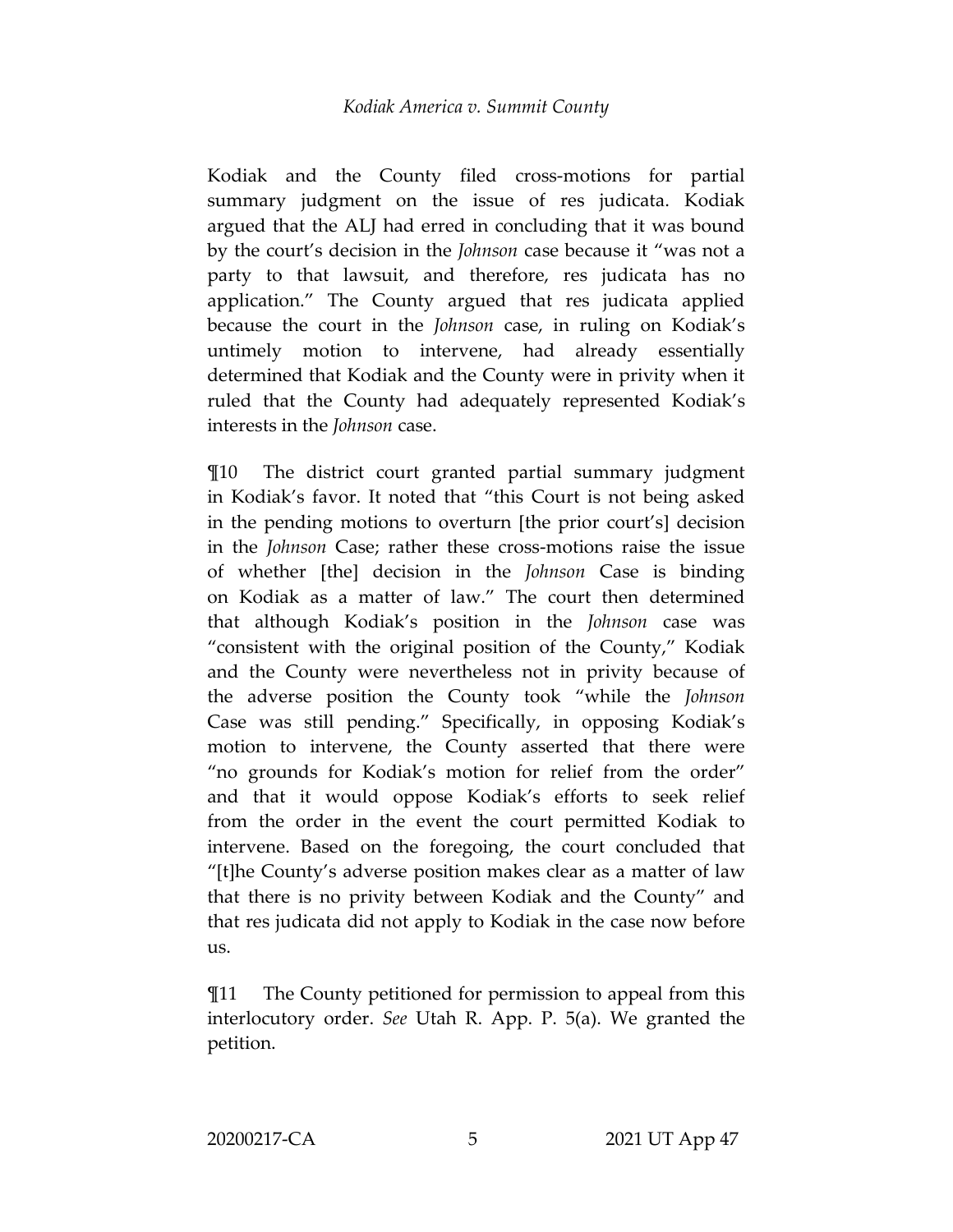### ISSUE AND STANDARD OF REVIEW

¶12 The County challenges the district court's grant of partial summary judgment in Kodiak's favor. "Summary judgment is appropriate only when there are no genuine issues of material fact and the moving party is entitled to judgment as a matter of law." *Conder v. Hunt*, 2000 UT App 105, ¶ 8, 1 P.3d 558 (quotation simplified). *See* Utah R. Civ. P. 56(a). We therefore "review a district court's grant of summary judgment for correctness and afford no deference to the court's legal conclusions." *Jones v. Farmers Ins. Exch.*, 2012 UT 52, ¶ 6, 286 P.3d 301 (quotation simplified). Likewise, we review for correctness a district court's ruling on whether res judicata bars an action. *Van Leeuwen v. Bank of Am.*, 2016 UT App 212, ¶ 6, 387 P.3d 521.

### ANALYSIS

#### I. Res Judicata

¶13 The County first argues that in ruling that it was not in privity with Kodiak for purposes of res judicata, the district court effectively "overrule[d]" the Johnson court, which had already determined for purposes of adequate representation in the intervention context that Kodiak's "interests were the same as the County—to have the Council's zoning estoppel decision upheld."[3](#page-5-0) *See generally Mascaro v. Davis*, 741 P.2d 938, 946 (Utah

<span id="page-5-0"></span><sup>3.</sup> The County also challenges the district court's res judicata analysis on the ground that the court characterized the County's opposition to Kodiak's motion to intervene as occurring "while the *Johnson* Case was still pending." The County argues that Kodiak's motion—made in excess of 90 days after the court in the *Johnson* case issued its final, appealable order—was not, in fact, made during the pendency of the *Johnson* case. While this point would appear to be well-taken based on the briefing, (continued…)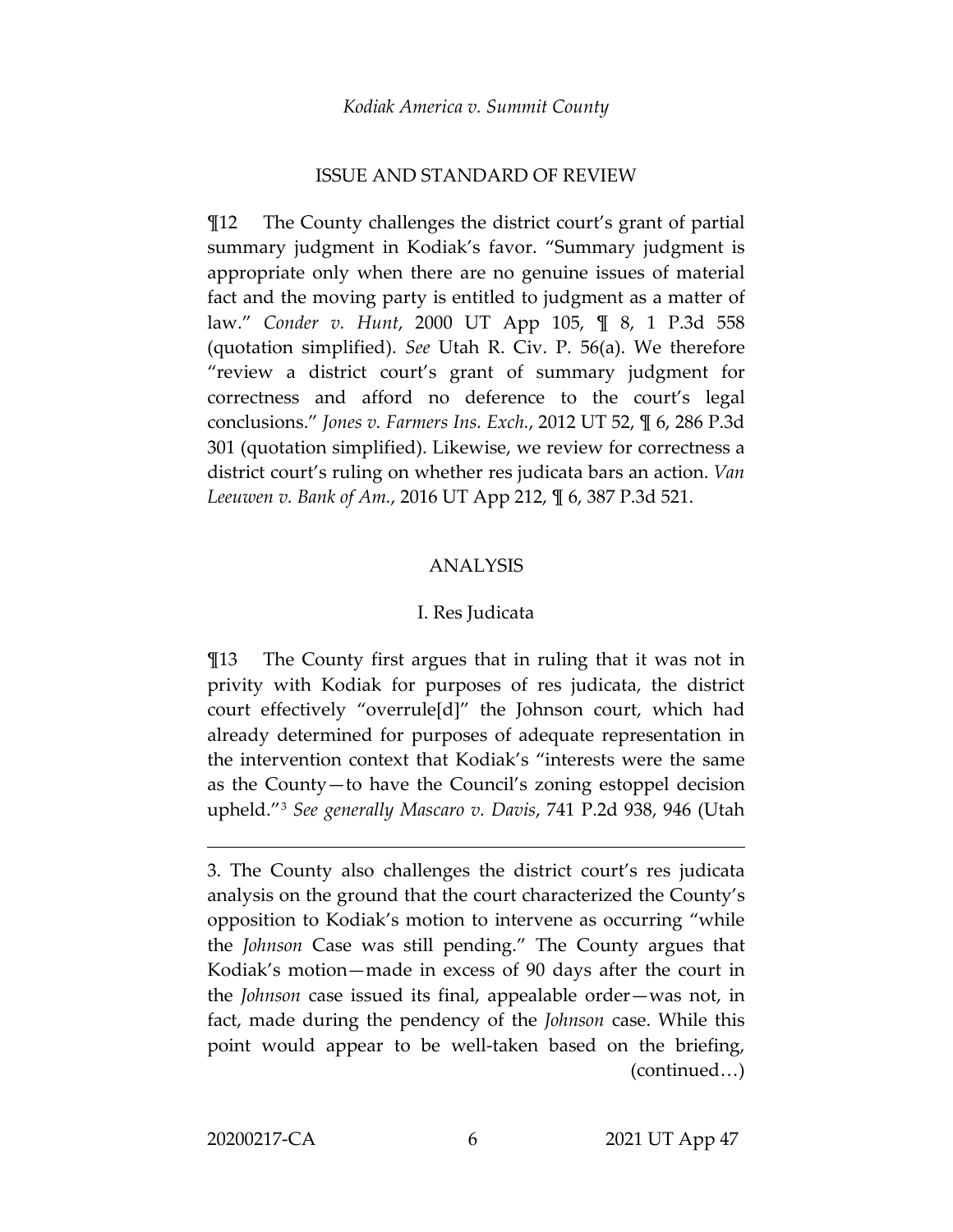1987) ("[O]ne district court judge cannot overrule another district court judge of equal authority."). *Accord* Utah Code Ann. § 78A-2-226(1) (LexisNexis 2018). We disagree with the County.

¶14 The doctrine of res judicata comprises claim preclusion and issue preclusion, both of which "serve the important policy of preventing previously litigated issues from being relitigated." *Van Leeuwen v. Bank of Am.*, 2016 UT App 212, ¶ 7, 387 P.3d 521 (quotation simplified). For either branch to apply, the party against whom the doctrine is invoked must have been a party to the prior adjudication or in privity with a party that was. *See Oman v. Davis School Dist.*, 2008 UT 70, ¶ 29, 194 P.3d 956 (issue preclusion case); *Hansen v. Bank of N.Y. Mellon*, 2013 UT App 132, ¶ 5, 303 P.3d 1025 (claim preclusion case).

¶15 Here, despite Kodiak's use of its property being the subject of Neighbors' petition for review, it is undisputed that Kodiak was not a party to the *Johnson* case. Accordingly, for res judicata to bar the current case, Kodiak must have been in privity with the County in the *Johnson* case. *See Conder v. Hunt*, 2000 UT App 105, ¶ 12, 1 P.3d 558 ("One who is denied intervention is not considered a party to the prior action and

<sup>(…</sup>continued)

Kodiak suggested for the first time at oral argument that although the ruling had been entered in the *Johnson* case, no final judgment had been entered when the intervention motion was filed. Thus, Kodiak suggests the *Johnson* case really was still pending after all. Because we conclude that Kodiak and the County were not in privity at the time the court in the *Johnson* case entered its order setting aside the Council's decision, *see infra* ¶ 23, we need not address whether, in reaching its decision on privity for purposes of res judicata, it was proper for the court to consider the adverse position the County took on Kodiak's motion to intervene.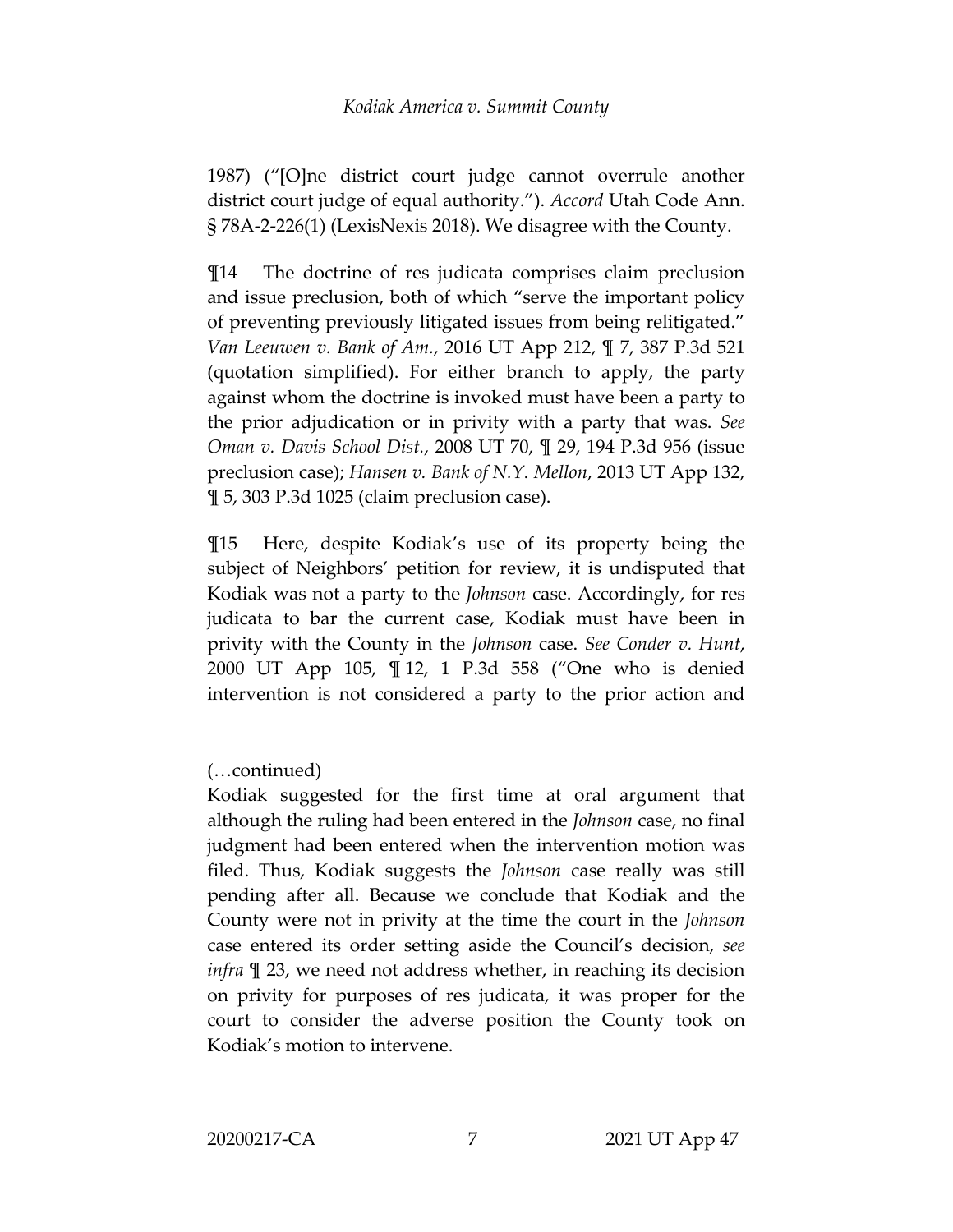cannot be bound by it unless he or she is in privity with a party to the prior action who has sufficiently similar interests.").

¶16 Although similar in some respects, the determinations of whether parties are in privity for purposes of res judicata, and whether one party adequately represents the interests of another for purposes of a motion to intervene, trigger two distinct inquiries. In the context of res judicata, "the legal definition of a person in privity with another is a person so identified in interest with another that he represents *the same legal right*." *Press Publ'g, Ltd. v. Matol Botanical Int'l, Ltd.*, 2001 UT 106, ¶ 20, 37 P.3d 1121 (emphasis added) (quotation otherwise simplified). "Examples of parties that have been found to be in privity with one another—and therefore potentially subject to [res judicata] in a subsequent case—are officers or owners of a closely held corporation, partners, co-conspirators, agents, alter egos or other parties with similar legal interests." *Bell Canyon Acres Homeowners Ass'n v. McLelland*, 2019 UT 17, ¶ 13 n.5, 443 P.3d 1212 (quotation simplified). Moreover, Utah courts have "a consistent policy of resolving doubts in favor of permitting parties to have their day in court on the merits of the controversy." *Ruffinengo v. Miller*, 579 P.2d 342, 344 (Utah 1978).

¶17 On the other hand, when moving to intervene, a would-be intervenor must show, among other things, "that its interest is not 'adequately represented by existing parties.'" *Supernova Media, Inc. v. Pia Anderson Dorius Reynard & Moss, LLC*, 2013 UT 7, ¶ 22, 297 P.3d 599 (quoting Utah R. Civ. P. 24(a)). "Adequacy of representation generally turns on whether there is an identity or divergence of interest between the potential intervenor and an original party and on whether that interest is diligently represented." *Id.* ¶ 48 (quotation simplified). It does not require that the existing party and putative intervenor have the same legal interest or even the same motive for litigating, merely that they share the same objective in doing so. *See Skypark Airport Ass'n v. Jensen*, 2011 UT App 230, ¶ 5, 262 P.3d 432.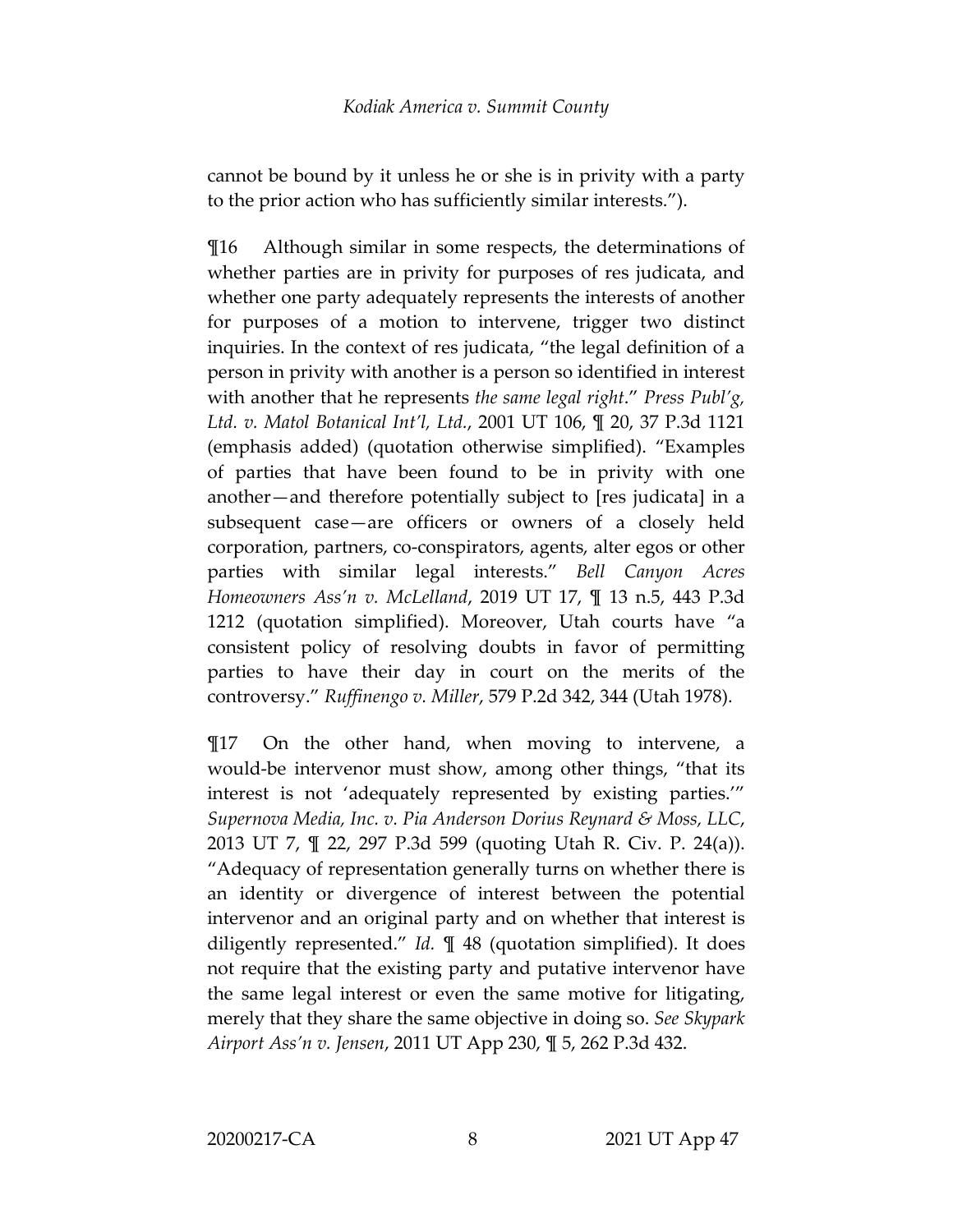¶18 Moreover, in contrast to evaluating privity, "a presumption of adequacy" arises in the intervention context where the litigation interest of a participating party and the interest of the would-be intervenor are the same. *See Beacham v. Fritzi Realty Corp.*, 2006 UT App 35, ¶ 9, 131 P.3d 271. This presumption places a "minimal" burden on putative intervenors, *id.* ¶ 8, of rebutting it by presenting "some evidence of diverging or adverse interests," such as "that the representative party has an interest adverse to the applicant, has colluded with the opposing party, or is otherwise unable to diligently represent the applicant's interest," *Supernova Media*, 2013 UT 7, ¶ 49 (quotation simplified). Thus, even when courts resolve doubts against a finding of privity for res judicata purposes, they presume in the intervention context that a party will adequately represent the interests of a putative intervenor where "[i]t appears, at least superficially," that their interests are aligned. *See Beacham*, 2006 UT App 35, ¶ 10. *Compare Ruffinengo*, 579 P.2d at 344 (stating that courts have "a consistent policy of resolving doubts [concerning privity] in favor of permitting parties to have their day in court on the merits of the controversy"), *with Beacham*, 2006 UT App 35, ¶ 9 (discussing the presumption of adequate representation a putative intervenor must rebut).

¶19 In sum, the core difference between privity and adequate representation is that privity requires that the parties have a relationship that entails their having the same legal right or legal interest, whereas adequate representation requires only that the parties share an interest in the same outcome of litigation regardless of motivation or their respective legal rights. This distinction becomes readily apparent when comparing the application of these two concepts.

¶20 In *Bell Canyon*, our Supreme Court held, in relevant part, that all homeowners subject to the same restrictive covenants were not in privity with a handful of homeowners who brought suit seeking to enforce those covenants against four violators. 2019 UT 17, ¶¶ 3, 13 & n.5. The Court stated that "[t]he outsiders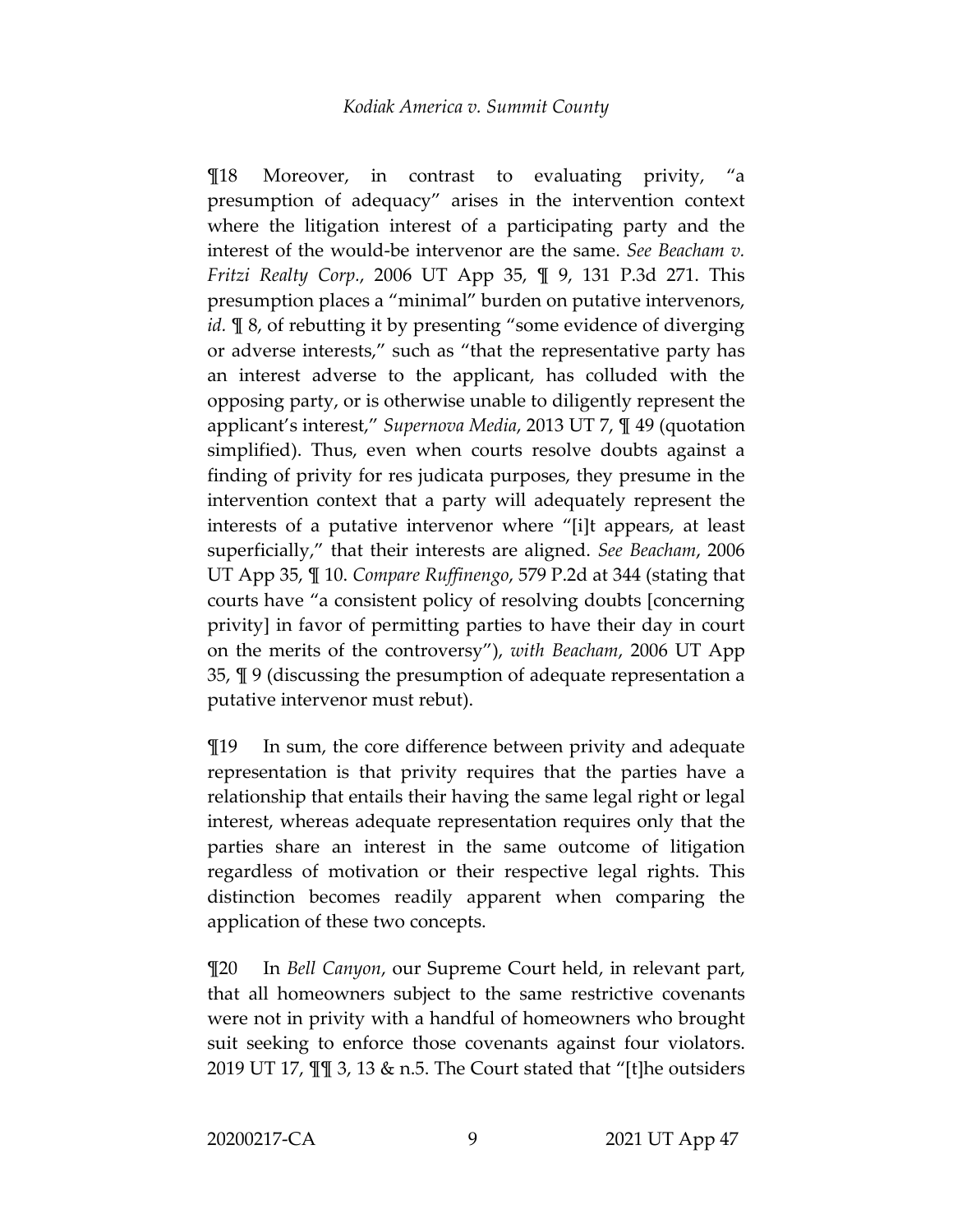cannot be considered privies of any party joined in this action simply by virtue of also owning property subject to the same restrictive covenants" because "[t]he individual property rights held by the outsiders are separate and distinct from the individual property rights held by the named parties." *Id.* ¶ 13 n.5. Accordingly, the court determined, because

> the parties cannot be said to have rights so similar such that the named parties represent the *same*  legal rights as the outsiders[,] . . . any of the outsiders' rights under the restrictive covenants may only be determined—and therefore their legal interests may only be affected—in an action in which they are joined as parties.

*Id.* (emphasis in original)*.* Similarly, the Court held in *Ruffinengo*  that a homeowner who sued a neighbor to enforce restrictive covenants was not in privity with other homeowners who had previously and unsuccessfully sued the neighbor to enforce those same covenants. 579 P*.*2d at 343–44. Thus, when analyzing privity, the Court looked to the legal rights the plaintiffs asserted in each lawsuit that were personal to the plaintiffs rather than basing its decision only on the fact that the plaintiffs in each case shared an interest in achieving the same outcome against the same defendant through litigation.

¶21 Conversely, in *Beacham*, an employee sued the owner of the property on which he was injured while unloading a heavy object during the course of his employment. 2006 UT App 35, ¶ 2. His employer's workers' compensation carrier moved to intervene in the lawsuit to recover from the property owner sums it had paid to the employee, which motion the district court denied. *Id.* ¶¶ 3–4. This court affirmed the denial, concluding that the insurer had failed to rebut the presumption of adequate representation that arose after "[i]t appear[ed], at least superficially, that [the insurer's] interest is generally aligned with that of the [employee] because both seek to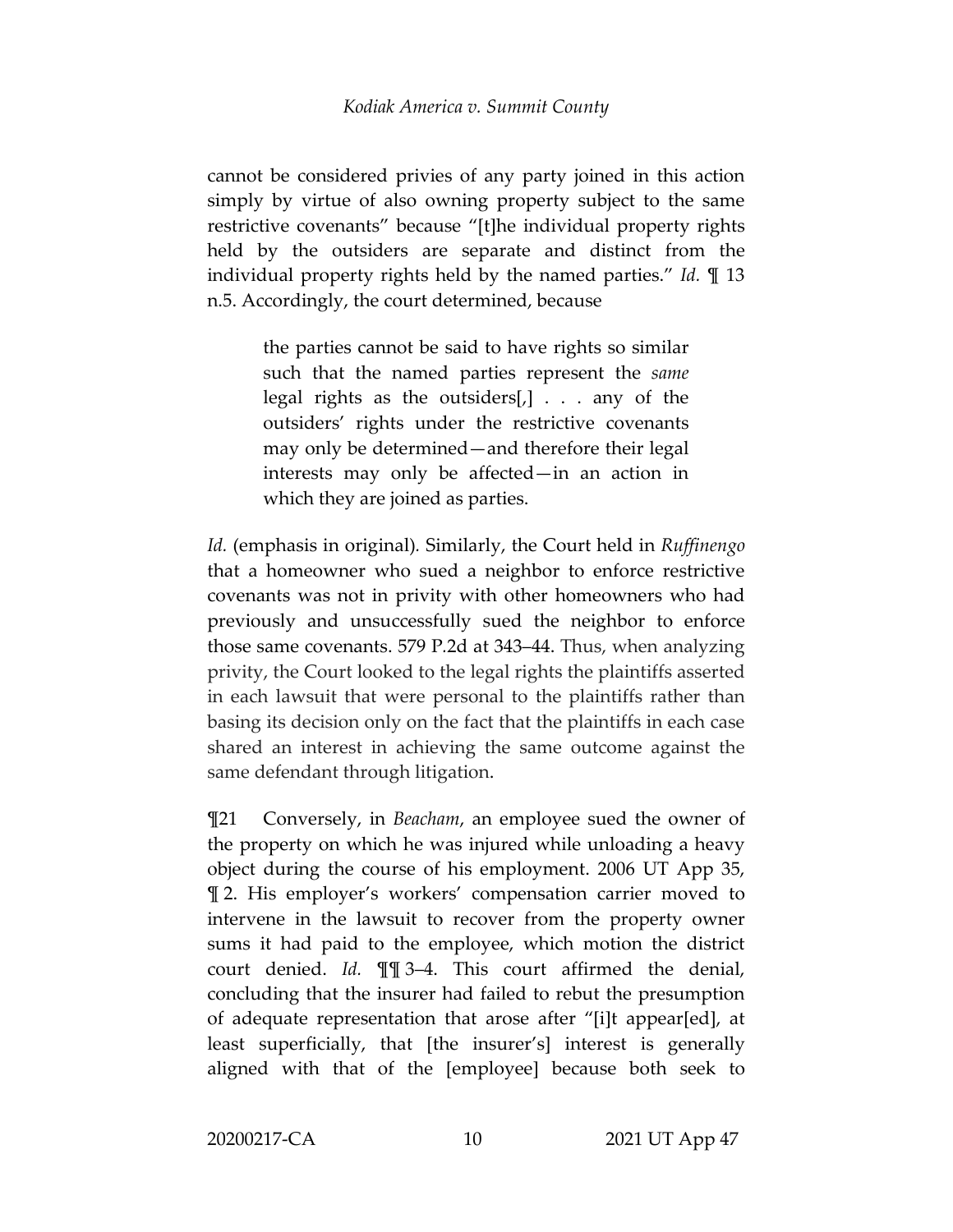maximize the compensation paid from [the property owner]." *Id.* ¶¶ 10, 13. Unlike in the res judicata privity context, it was irrelevant for purposes of adequate representation in the intervention context that the existing party and would-be intervenor were asserting distinct legal rights. Rather, the relevant inquiry was whether the existing party and would-be intervenor both aimed to achieve the same outcome through litigation.

¶22 In sum, the court's determination in the *Johnson* case regarding whether the County adequately represented Kodiak's interests so as to preclude intervention, and the court's determination in this case as to whether the County and Kodiak were in privity for purposes of res judicata, represent separate and distinct inquiries. Thus, the district court in the present case did not "overrule" the prior court when it determined that the County and Kodiak were not in privity.

¶23 Further, in deciding whether the court ruled correctly in concluding that the County and Kodiak were not in privity with respect to the *Johnson* case, we conclude, although on slightly different grounds, that its ruling was correct. Kodiak and the County clearly were not defending the same legal right in opposing Neighbors' challenge to the Council's decision. Kodiak's legal interest in the *Johnson* case was that of a property owner wishing to use its land in a certain manner, whereas the County's legal interest was limited to defending the Council's decision.[4](#page-10-0) Accordingly, because "the parties cannot be said to

<span id="page-10-0"></span><sup>4.</sup> This definitely represented a shift on the County's part. Prior to the Council deciding that zoning estoppel applied, the County's legal objective was to enjoin Kodiak from violating both the subdivision's First Amended Plat and county ordinance by using its property for motocross purposes. This shift underscores the less direct, more transitory legal interest the (continued…)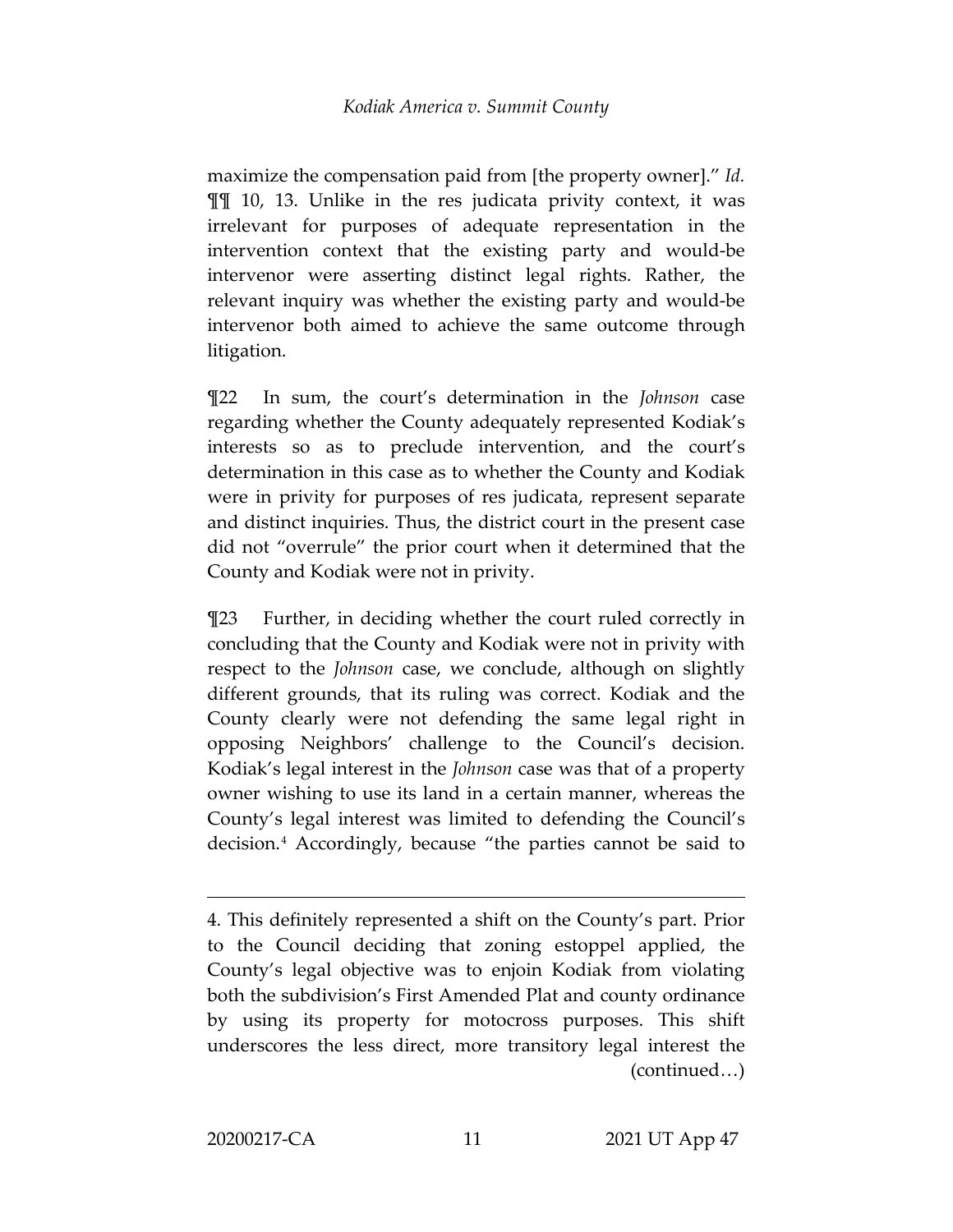have rights so similar such that the [County] represent[s] the *same* legal rights" as Kodiak, *see Bell Canyon*, 2019 UT 17, ¶ 13 n.5 (emphasis in original), the district court did not err in holding that the County and Kodiak were not in privity and that res judicata did not bar Kodiak's effort to have its day in court through its initiation of the present case.

# II. Procedure

¶24 The County also argues that Kodiak impermissibly "circumvent[ed] established procedure" by challenging the NOV in the current proceeding instead of directly appealing the court's final order in the *Johnson* case.[5](#page-11-0) But because "[a] decision not to permit intervention is not necessarily a reflection on the merits of the would-be intervenor's claims," *see Conder v. Hunt*,

 $\overline{a}$ 

<span id="page-11-0"></span>5. The County also argues that it was procedurally inappropriate for Kodiak to challenge the court's ruling in the *Johnson* case in a subsequent administrative hearing and to later petition for review of the ALJ's decision to the district court in the present case. The County contends that "because the ALJ is not an appeal authority" and "[b]ecause the Council had already determined that Kodiak's use was illegal and [the court in the *Johnson* case] had already determined that the County was not estopped from enforcing that determination, the ALJ's review was limited to ordering and enforcing compliance with county code." But this argument falls outside the scope of the present appeal because the County did not raise this issue in its Petition for Permission to Appeal Interlocutory Order. Accordingly, we do not address it. *See Houghton v. Department of Health*, 2005 UT 63, ¶ 16, 125 P.3d 860 ("On interlocutory appeal, we review only those specific issues presented in the petition.").

<sup>(…</sup>continued)

County had as compared to the direct, unchanging interest of the affected property owner, Kodiak.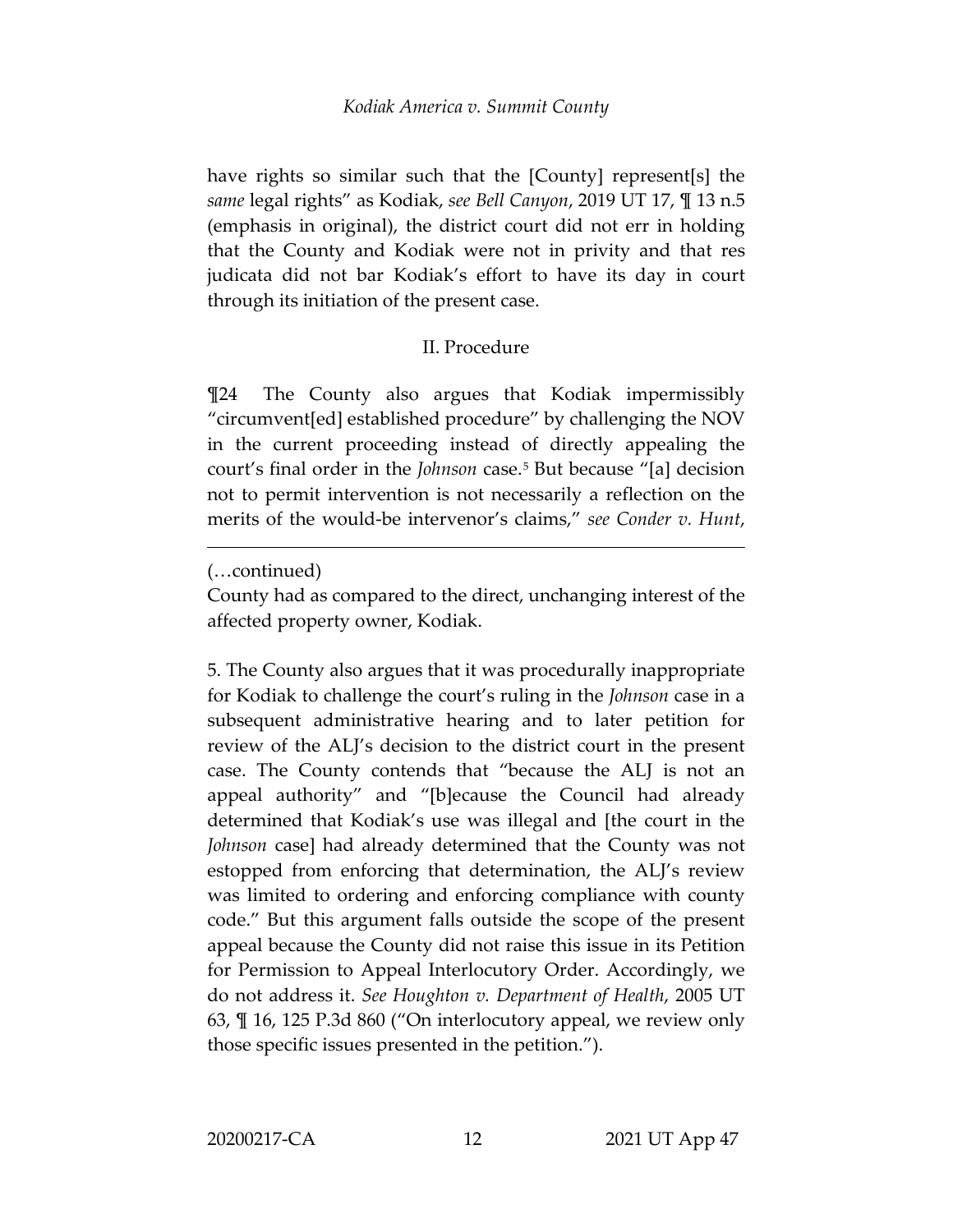2000 UT App 105, ¶ 11 n.9, 1 P.3d 558, Kodiak's appeal in the *Johnson* case would have been limited to the court's denial of its belated motion to intervene and would not have addressed the underlying issue of zoning estoppel, *see id.* ¶ 11 ("While the denial of a motion to intervene is appealable, it does not finally determine the merits of the intervenor's claim.") (citation omitted).

¶25 The County insists that Kodiak waived its right to appeal the court's decision in the *Johnson* case by failing to timely intervene. This argument is likewise unavailing because the County does not cite any authority imposing a duty to intervene. Indeed, the opposite appears to be true. *See Searle Bros. v. Searle*, 588 P.2d 689, 692 (Utah 1978) ("The right to intervene as a party in the prior suit does not bind the party in the subsequent suit where he failed to so intervene.").

# **CONCLUSION**

¶26 In evaluating res judicata, the district court did not overrule the prior court's ruling in the *Johnson* case when it correctly determined that the County and Kodiak were not in privity with respect to the *Johnson* case. Accordingly, res judicata is not a bar to Kodiak's initiation of the present litigation.

¶27 Affirmed.